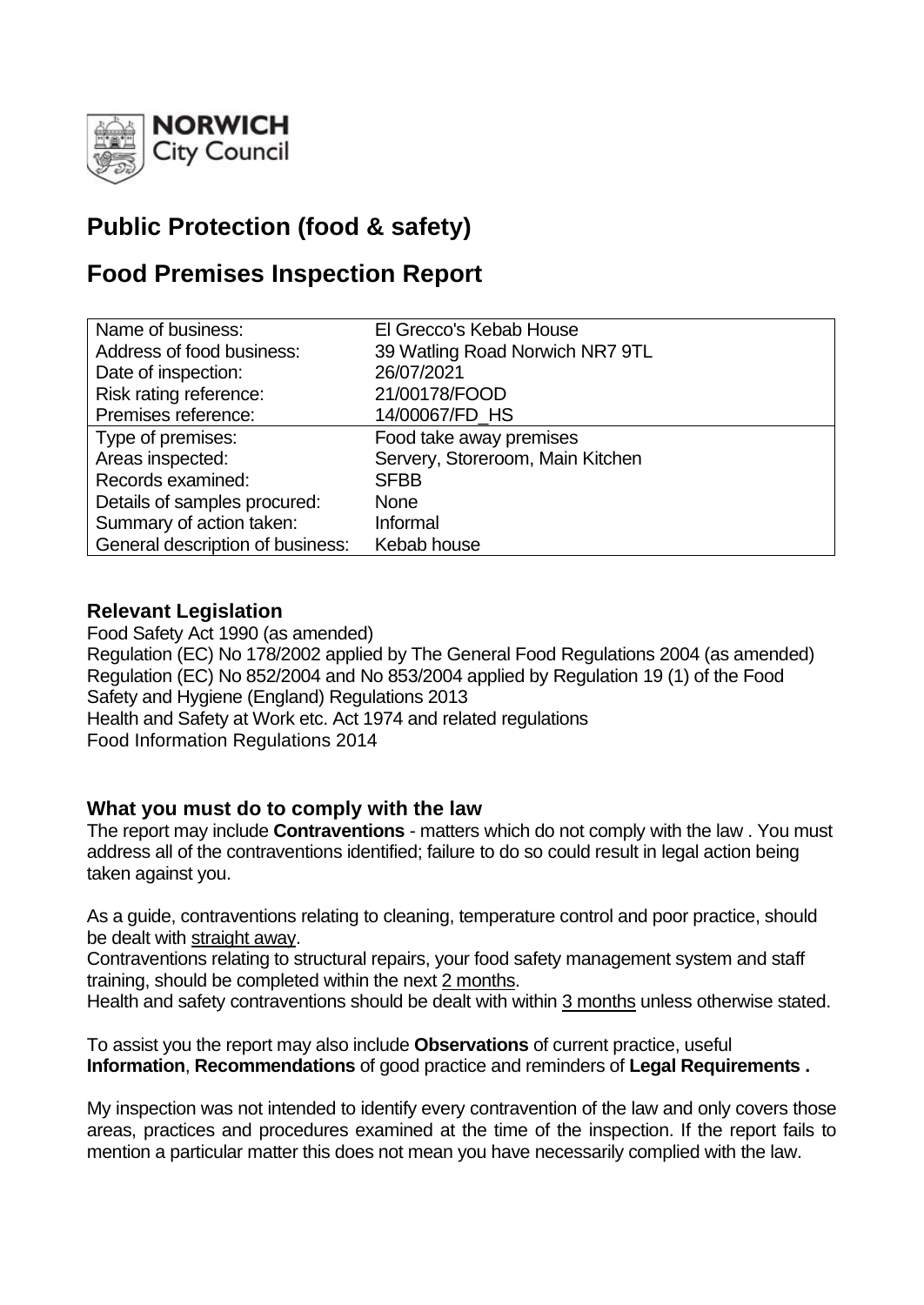# **FOOD SAFETY**

## **How we calculate your Food Hygiene Rating:**

The food safety section is divided into three areas which you are scored against for the hygiene rating:

- 1. Food hygiene and safety procedures
- 2. Structural requirements
- 3. Confidence in management/control procedures

Your Food Hygiene Rating is 3 - a generally satisfactory standard



# **1. Food Hygiene and Safety**

Food hygiene standards are high. You demonstrated a very good standard of compliance with legal requirements. You have safe food handling practices and procedures and all the necessary control measures to prevent cross-contamination are in place. Some minor contraventions require your attention. **(Score 5)**

Contamination risks

**Contravention** You could not demonstrate effective heat disinfection of the food equipment and utensils you use for handling both raw and ready-to-eat foods.:

- tongs
- food i.e boxes of chips were being stored on the floor

**Legal requirement** food must be stored off the floor where it might be at risk of contamination

**Guidance** The FSA (visit www.food.gov.uk for more information) has issued guidance on controlling E.coli 0157 through:

\* the complete separation of raw and ready-to-eat food

\* the correct use of wash-hand basins and thorough handwashing

\* having dedicated equipment (including complex equipment) for raw and ready-to-eat foods

\* through 2-stage cleaning and the correct use of sanitisers

\* and by controlling the risks posed by soily vegetables.

**Recommendation** Provide separate equipment and utensils designated for use with either raw or ready-to-eat foods, which can be easily identified (e.g. colour coded) and stored and washed separately.

Hand-washing

**Contravention** The following indicated that hand-washing was not suitably managed:

• staff were not seen washing their hands when I visited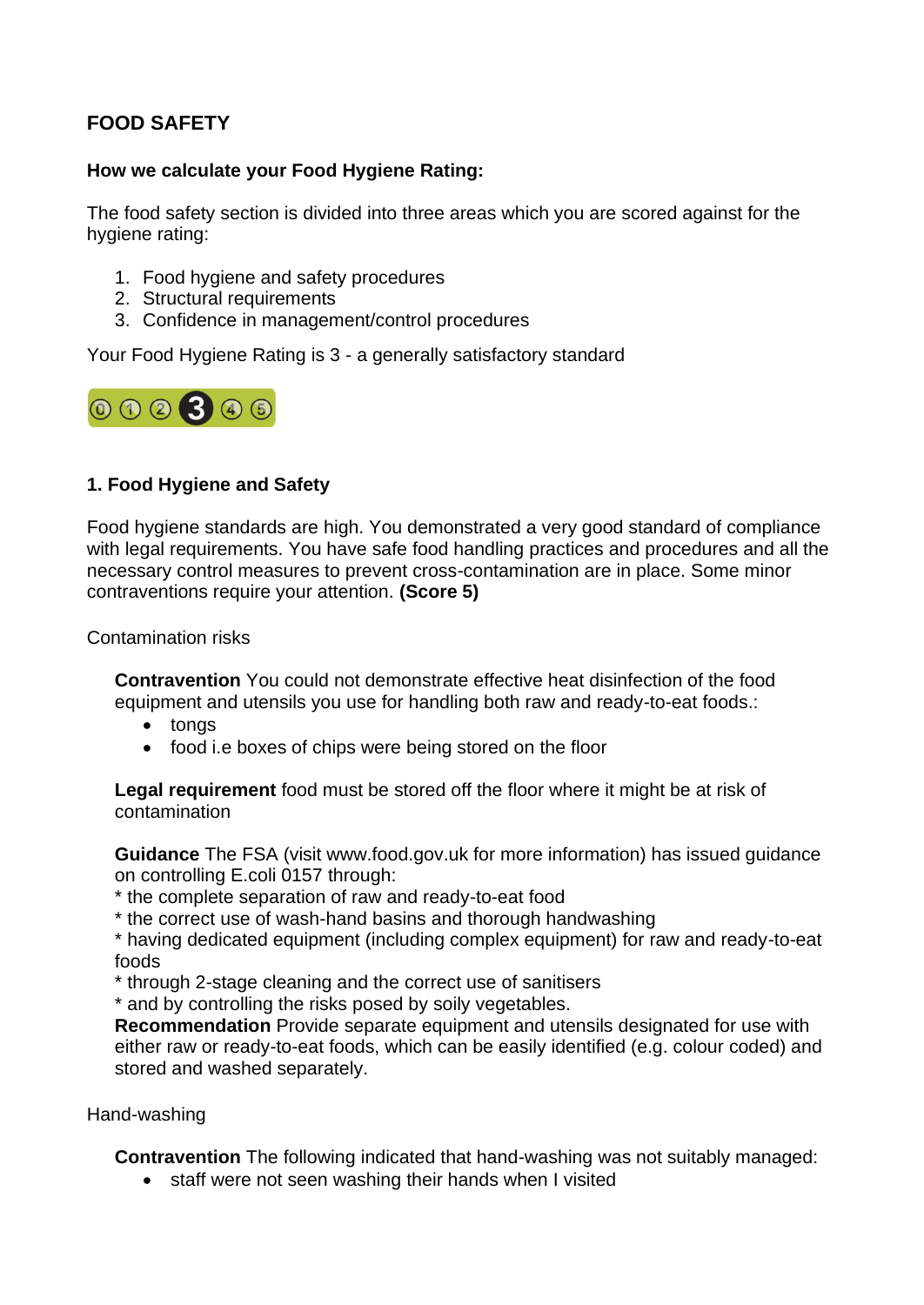**Information** Proper hand-washing is essential to prevent cross-contamination of E.coli 0157 and other harmful bacteria onto food and food contact surfaces. Handwashing should include the following steps:

- wet hands before applying soap
- good hand rubbing technique
- rinsing of hands
- hygienic drying

**Information** Handwashing is required:

- \* before handling ready-to-eat food
- \* after touching raw food and its packaging, including unwashed fruit and vegetables
- \* after a break/smoking
- \* after going to the toilet
- \* after cleaning
- \* after removing waste
- \* after blowing your nose

#### Personal Hygiene

**Contravention** The following are examples of poor personal hygiene or where it was made difficult for food handlers to maintain sufficiently high standards of personal cleanliness:

- staff were not using the wash-hand basin regularly
- staff were not wearing suitable protective clothing

**Legal Requirement** All persons in food handling areas must wear suitable, clean, and where appropriate protective clothing.

#### **Recommendation** I recommend that hats are worn

#### Temperature Control

**Contravention** The following evidence indicated there was a risk of bacteria growing on food:

• food ie burgers were being defrosted at room temperature in a manner that caused concern

**Information** You must have a method for defrosting meat so that food safety is maintained. This method must be covered by your food safety management review. Safe methods can include defrosting in a designated fridge.

## **2. Structure and Cleaning**

The structure facilities and standard of cleaning and maintenance are of a generally satisfactory standard but there are some repairs and/or improvements which are required in order for you to comply with the law. Pest control and waste disposal provisions are adequate. The contraventions require your attention; although not critical to food safety they may become so if not addressed. **(Score 10)**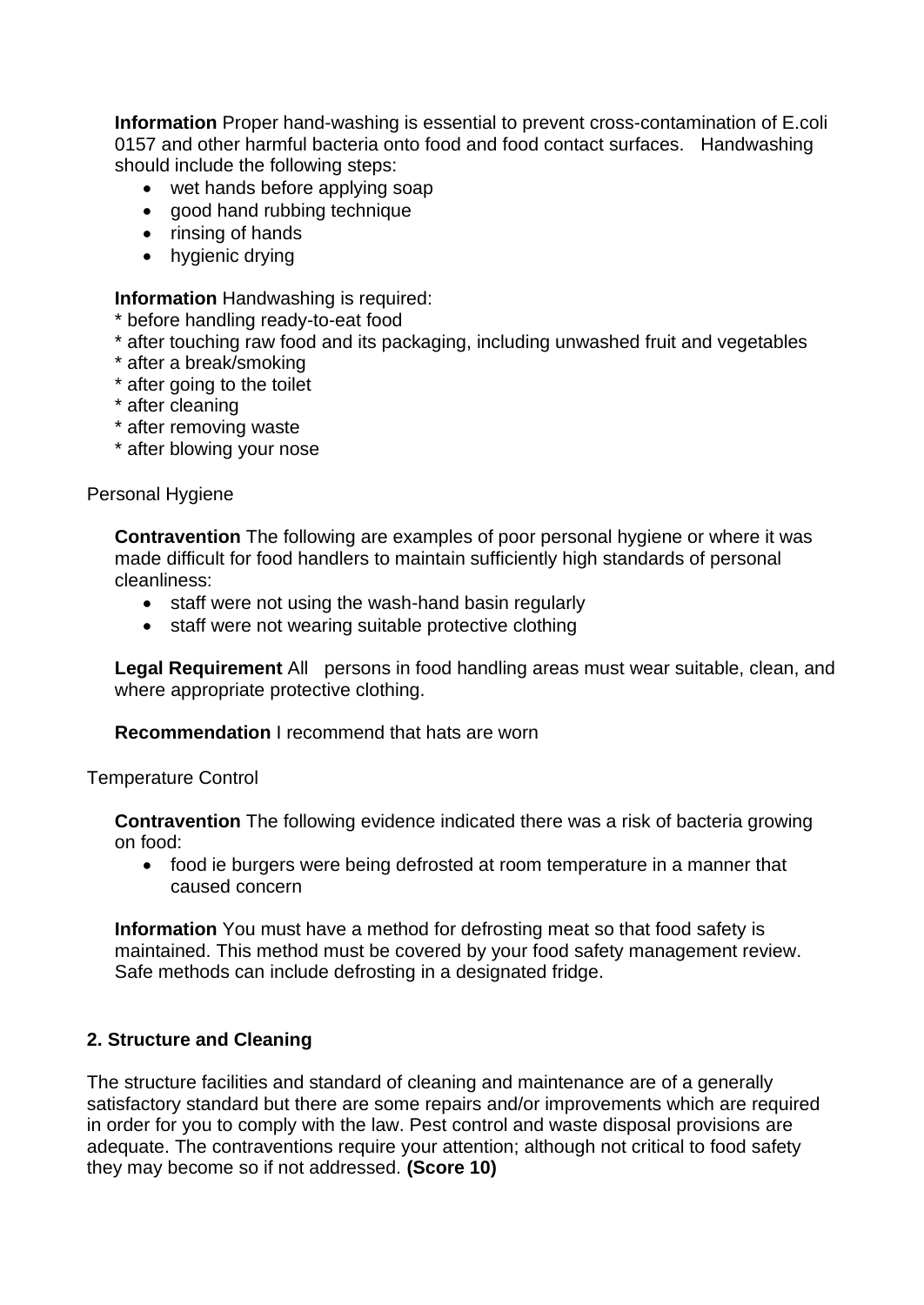Cleaning of Structure

**Contravention** The following items were dirty and require more frequent and thorough cleaning:

- floor/wall junctions
- high level cleaning
- air vents
- skirting boards
- pipework
- rear door

**Contravention** The following structural items could not be effectively cleaned and must be covered or made non-absorbent:

• untreated mdf or wooden shelving

Cleaning of Equipment and Food Contact Surfaces

**Contravention** The following items are dirty and must be cleaned:

- fridge and freezer seals
- can opener
- interior to microwave
- lids to food containers
- shelving to fridges

Cleaning Chemicals / Materials / Equipment and Methods

**Observation I** was pleased to see that your cleaning materials, methods and equipment were able to minimise the spread of harmful bacteria between surfaces.

#### **Maintenance**

**Contravention** The following had not been suitably maintained and must be repaired or replaced:

- flaking paint to door architrave
- split seals to Hotpoint and Infrico fridge

Facilities and Structural provision

**Observation** I was pleased to see the premises had been well maintained and that adequate facilities had been provided.